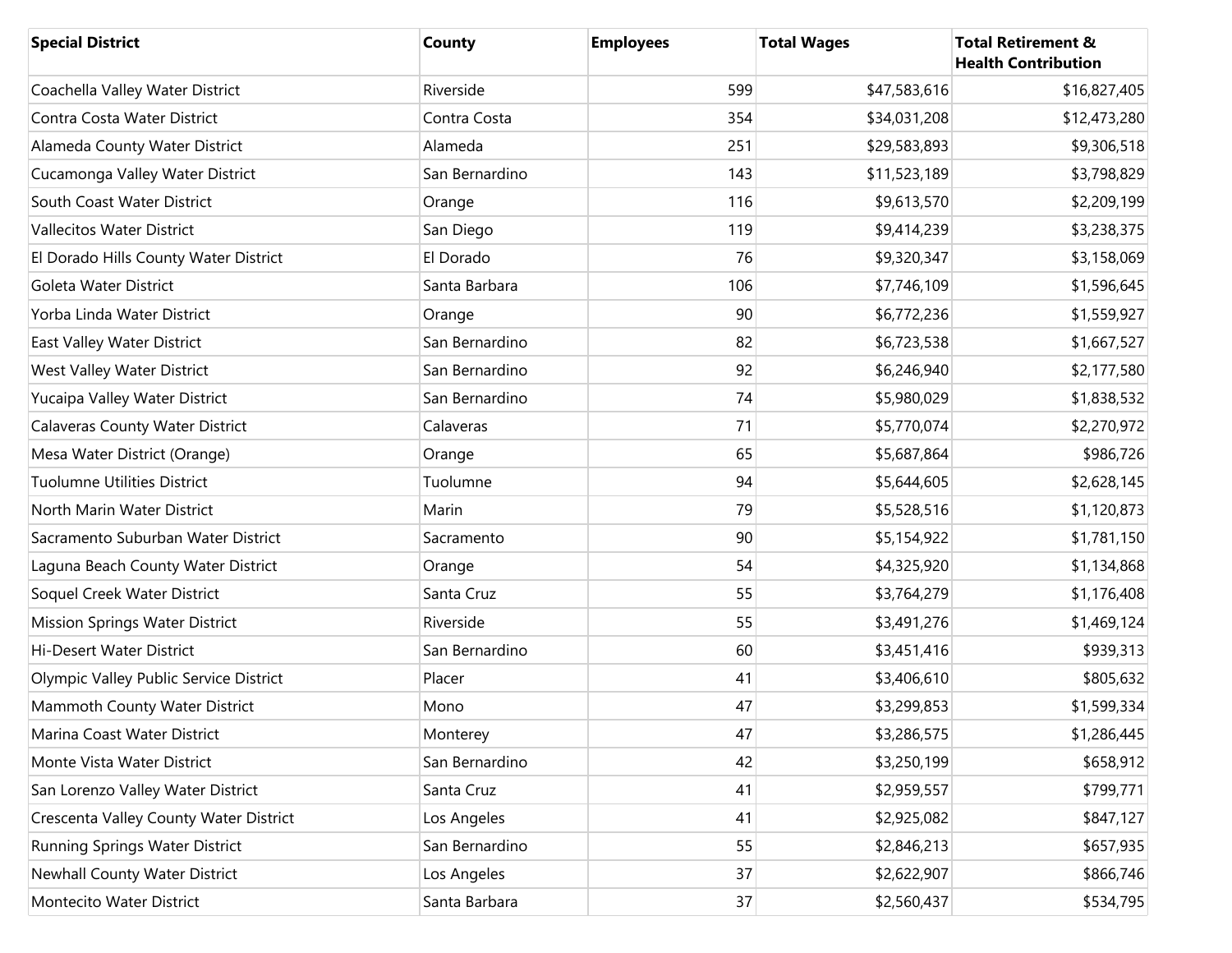| Rowland Area County Water District         | Los Angeles    | 34 | \$2,497,098 | \$980,659 |
|--------------------------------------------|----------------|----|-------------|-----------|
| Camrosa Water District                     | Ventura        | 35 | \$2,366,277 | \$913,446 |
| Indian Wells Valley Water District         | Kern           | 37 | \$2,363,751 | \$962,647 |
| Valley County Water District               | Los Angeles    | 34 | \$2,215,547 | \$905,899 |
| Coastside County Water District            | San Mateo      | 30 | \$2,137,967 | \$553,860 |
| Sunnyslope County Water District           | San Benito     | 28 | \$2,110,435 | \$581,142 |
| Leucadia Wastewater District               | San Diego      | 24 | \$2,045,285 | \$682,872 |
| Trabuco Canyon Water District              | Orange         | 28 | \$1,937,628 | \$766,317 |
| North Coast County Water District          | San Mateo      | 29 | \$1,900,699 | \$913,081 |
| Carpinteria Valley Water District          | Santa Barbara  | 25 | \$1,746,253 | \$477,454 |
| Joshua Basin Water District                | San Bernardino | 31 | \$1,696,854 | \$296,094 |
| Mid Peninsula Water District               | San Mateo      | 23 | \$1,678,416 | \$613,511 |
| <b>Scotts Valley Water District</b>        | Santa Cruz     | 30 | \$1,626,331 | \$507,906 |
| Tehachapi - Cummings County Water District | Kern           | 30 | \$1,570,476 | \$549,825 |
| Diablo Water District                      | Contra Costa   | 19 | \$1,552,154 | \$478,595 |
| San Gabriel County Water District          | Los Angeles    | 21 | \$1,347,810 | \$686,281 |
| La Puente Valley County Water              | Los Angeles    | 20 | \$1,137,197 | \$489,792 |
| Twentynine Palms County Water District     | San Bernardino | 25 | \$1,130,172 | \$415,817 |
| Orchard Dale Water District                | Los Angeles    | 14 | \$999,478   | \$212,543 |
| Crestline Village Water District           | San Bernardino | 23 | \$984,328   | \$242,633 |
| Valley of the Moon Water District          | Sonoma         | 21 | \$945,227   | \$268,962 |
| Linda County Water District                | Yuba           | 21 | \$928,383   | \$376,388 |
| La Habra Heights County Water District     | Los Angeles    | 17 | \$922,210   | \$330,256 |
| Malaga County Water District               | Fresno         | 22 | \$919,528   | \$340,717 |
| Pico Water District                        | Los Angeles    | 16 | \$909,014   | \$281,488 |
| Quartz Hill Water District                 | Los Angeles    | 19 | \$896,792   | \$364,467 |
| Clearlake Oaks Water District              | Lake           | 34 | \$860,569   | \$213,145 |
| Sweetwater Springs Water District          | Sonoma         | 16 | \$808,230   | \$244,117 |
| Stinson Beach County Water District        | Marin          | 14 | \$792,924   | \$235,353 |
| East Orange County Water District          | Orange         | 22 | \$767,415   | \$197,892 |
| Firebaugh Canal Water District             | Fresno         | 16 | \$742,109   | \$316,939 |
| Purissima Hills Water District             | Santa Clara    | 14 | \$728,115   | \$231,656 |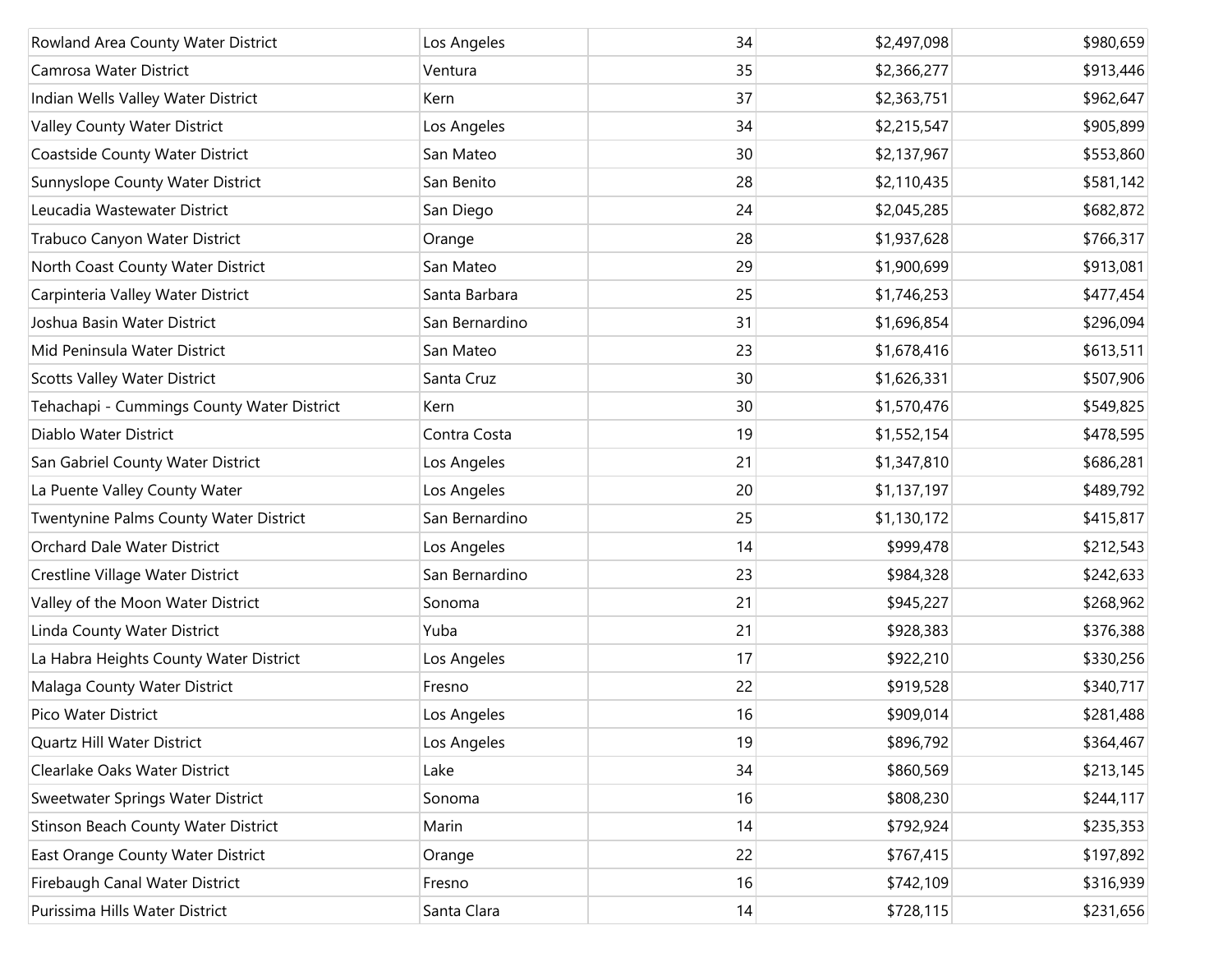| Westborough County Water District          | San Mateo      | 14 | \$716,584 | \$168,353 |
|--------------------------------------------|----------------|----|-----------|-----------|
| Willow County Water District               | Mendocino      | 19 | \$693,951 | \$105,622 |
| Florin County Water District               | Sacramento     | 19 | \$641,118 | \$94,268  |
| Rio Linda-Elverta Community Water District | Sacramento     | 18 | \$640,940 | \$205,742 |
| Idyllwild Water District                   | Riverside      | 17 | \$640,679 | \$71,544  |
| Ventura River County Water District        | Ventura        | 11 | \$574,918 | \$151,070 |
| Meadow Vista County Water District         | Placer         | 12 | \$573,874 | \$154,291 |
| North Yuba Water District                  | Yuba           | 13 | \$548,600 | \$238,391 |
| Delhi County Water District                | Merced         | 15 | \$503,535 | \$165,237 |
| Konocti County Water District              | Lake           | 19 | \$464,937 | \$123,068 |
| Forestville Water District                 | Sonoma         | 12 | \$457,835 | \$142,483 |
| Aromas Water District                      | San Benito     | 14 | \$415,052 | \$149,350 |
| Arrowbear Park County Water District       | San Bernardino | 27 | \$405,768 | \$67,727  |
| Meiners Oaks County Water District         | Ventura        | 10 | \$373,214 | \$90,336  |
| Pleasant Valley County Water District      | Ventura        | 10 | \$372,549 | \$58,221  |
| Sativa-Los Angeles County Water District   | Los Angeles    | 19 | \$371,488 | \$67,687  |
| Franklin County Water District             | Merced         | 13 | \$370,376 | \$30,555  |
| <b>Greenfield County Water District</b>    | Kern           | 11 | \$367,247 | \$167,232 |
| Del Paso Manor Water District              | Sacramento     | 10 | \$362,868 | \$112,635 |
| <b>Burney Water District</b>               | Shasta         | 24 | \$362,468 | \$123,960 |
| Pinedale County Water District             | Fresno         | 11 | \$361,819 | \$0       |
| <b>Colusa County Water District</b>        | Colusa         | 10 | \$330,867 | \$57,850  |
| Santa Nella County Water District          | Merced         | 12 | \$330,397 | \$172,955 |
| Hilmar County Water District               | Merced         | 11 | \$310,134 | \$56,061  |
| Cabazon County Water District              | Riverside      | 12 | \$306,386 | \$130,799 |
| Sierra Lakes County Water District         | Placer         | 10 | \$301,146 | \$68,563  |
| Pine Cove Water District                   | Riverside      | 19 | \$286,624 | \$106,249 |
| Cobb Area County Water District            | Lake           | 13 | \$281,736 | \$56,331  |
| Alpine Springs County Water District       | Placer         | 13 | \$258,382 | \$85,232  |
| <b>Central Water District</b>              | Santa Cruz     | 9  | \$256,898 | \$128,824 |
| Seeley County Water District               | Imperial       | 14 | \$250,086 | \$72,000  |
| Kings County Water District                | Kings          | 10 | \$245,484 | \$84,495  |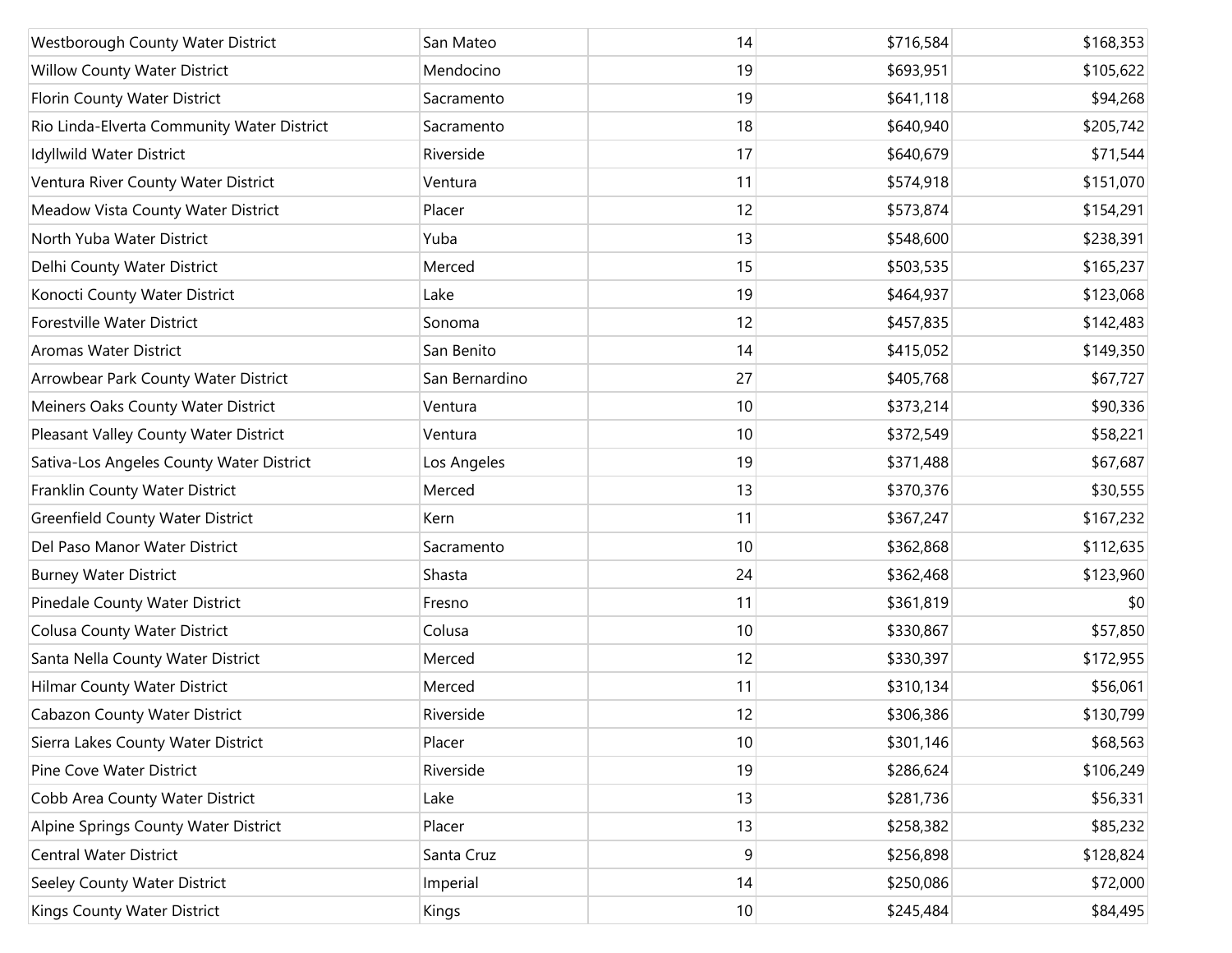| Buckingham Park Water District              | Lake            | 8              | \$224,435 | \$27,866 |
|---------------------------------------------|-----------------|----------------|-----------|----------|
| Midway Heights County Water District        | Placer          | 12             | \$208,168 | \$78,078 |
| Redwood Valley County Water District        | Mendocino       | 8              | \$208,166 | \$43,443 |
| Callayomi County Water District             | Lake            | 9              | \$192,930 | \$16,254 |
| Lebec County Water District                 | Kern            | 8              | \$179,080 | \$21,501 |
| Home Garden County Water District           | Riverside       | 11             | \$171,214 | \$49,661 |
| Linden County Water District                | San Joaquin     | 8              | \$160,396 | \$42,810 |
| Laytonville County Water District           | Mendocino       | 11             | \$159,215 | \$26,131 |
| <b>Cottonwood Water District</b>            | Shasta          | 9              | \$156,180 | \$64,024 |
| Mariana Ranchos County Water District       | San Bernardino  | 9              | \$148,103 | \$0      |
| Merquin County Water District               | Merced          | 10             | \$127,218 | \$10,000 |
| Rand Communities Water District             | Kern            | 10             | \$117,973 | \$0      |
| Apple Valley Heights County Water District  | San Bernardino  | 8              | \$112,365 | \$0      |
| <b>Green Valley County Water District</b>   | Los Angeles     | 9              | \$108,756 | \$24,361 |
| <b>Westport County Water District</b>       | Mendocino       | $\overline{7}$ | \$104,225 | \$0      |
| Thunderbird County Water District           | San Bernardino  | 9              | \$92,829  | \$0      |
| Juniper-Riviera County Water District       | San Bernardino  | 8              | \$90,588  | \$0      |
| Circle Oaks County Water District           | Napa            | 8              | \$74,800  | \$4,800  |
| West Valley County Water                    | Los Angeles     | 6              | \$74,366  | \$9,828  |
| Timber Cove County Water District           | Sonoma          | 14             | \$67,170  | \$0      |
| Upper Lake County Water District            | Lake            | 9              | \$66,920  | \$10,416 |
| Palo Verde County Water District            | Imperial        | 11             | \$64,892  | \$0      |
| Rossmoor/Los Alamitos Area Sewer District   | Orange          | 6              | \$62,438  | \$0      |
| Hydesville County Water District            | Humboldt        | 9              | \$61,671  | \$8,756  |
| Winterhaven Water District                  | Imperial        | $\overline{7}$ | \$59,453  | \$10,055 |
| Apple Valley Foothill County Water District | San Bernardino  | $\overline{7}$ | \$52,262  | \$0      |
| Mineral County Water District               | Tehama          | 6              | \$46,572  | \$0      |
| Garden Farms Community Water District       | San Luis Obispo | 9              | \$42,445  | \$0      |
| <b>Elk County Water District</b>            | Mendocino       | 11             | \$42,014  | \$0      |
| South Dos Palos County Water District       | Merced          | 16             | \$40,054  | \$3,888  |
| North Edwards Water District                | Kern            | 5              | \$32,000  | \$0      |
| Alderpoint County Water District            | Humboldt        | $7\vert$       | \$31,662  | \$0      |